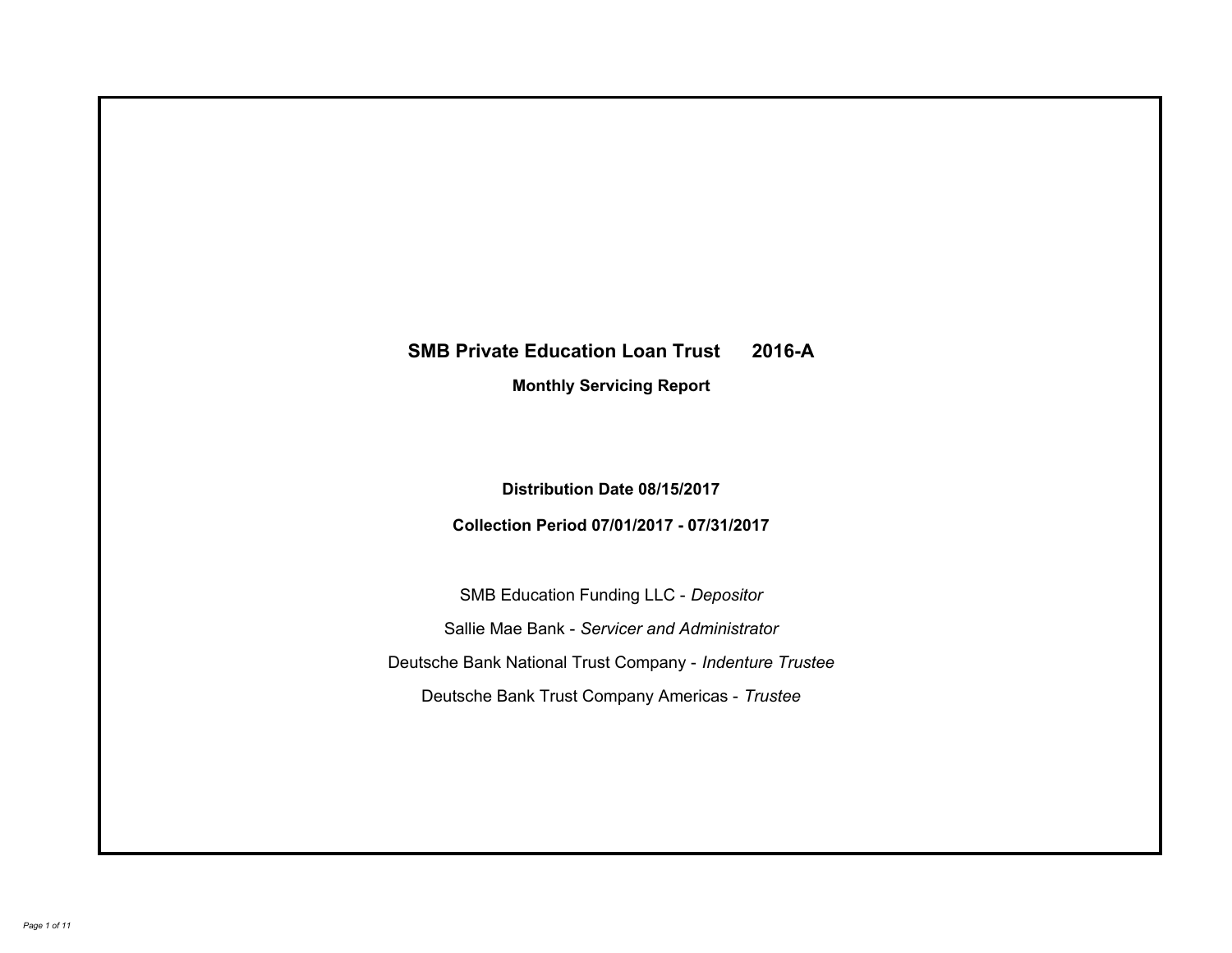| Α           | <b>Student Loan Portfolio Characteristics</b>   |                   | <b>Settlement Date</b><br>05/26/2016 | 06/30/2017            | 07/31/2017            |
|-------------|-------------------------------------------------|-------------------|--------------------------------------|-----------------------|-----------------------|
|             | <b>Principal Balance</b>                        |                   | \$585,861,635.84                     | \$529,932,425.53      | \$525,334,104.30      |
|             | Interest to be Capitalized Balance              |                   | 32,367,510.93                        | 34,828,136.14         | 34,011,484.50         |
|             | Pool Balance                                    |                   | \$618,229,146.77                     | \$564,760,561.67      | \$559,345,588.80      |
|             | Weighted Average Coupon (WAC)                   |                   |                                      |                       |                       |
|             | WAC1 (Contractual Interest Rate on the Loan)    |                   | 8.26%                                | 8.84%                 | 8.84%                 |
|             | WAC2 (Average of Applicable Interest Rate)      |                   | 8.23%                                | 8.79%                 | 8.79%                 |
|             | WAC3 (Average of Actual Interest Rate)          |                   | 8.16%                                | 8.71%                 | 8.71%                 |
|             | Weighted Average Remaining Term                 |                   | 134.18                               | 127.82                | 127.43                |
|             | Number of Loans                                 |                   | 53,959                               | 49,115                | 48,601                |
|             | Number of Borrowers<br>Pool Factor              |                   | 52,283                               | 47,254<br>0.913513322 | 46,759<br>0.904754478 |
|             | Since Issued Total Constant Prepayment Rate (1) |                   |                                      | 7.42%                 | 7.58%                 |
|             |                                                 |                   |                                      |                       |                       |
| B           | <b>Debt Securities</b>                          | Cusip/Isin        | 07/17/2017                           |                       | 08/15/2017            |
|             | A <sub>1</sub>                                  | 78449FAA9         | \$57,499,139.91                      |                       | \$50,276,434.54       |
|             | A <sub>2</sub> A                                | 78449FAB7         | \$218,000,000.00                     |                       | \$218,000,000.00      |
|             | A2B                                             | 78449FAC5         | \$134,000,000.00                     |                       | \$134,000,000.00      |
|             | В                                               | 78449FAD3         | \$50,000,000.00                      |                       | \$50,000,000.00       |
|             |                                                 |                   |                                      |                       |                       |
| $\mathbf C$ | <b>Certificates</b>                             | <b>Cusip/Isin</b> | 07/17/2017                           |                       | 08/15/2017            |
|             | Residual                                        | 78449F101         | \$100,000.00                         |                       | \$100,000.00          |
|             |                                                 |                   |                                      |                       |                       |
| D           | <b>Account Balances</b>                         |                   | 07/17/2017                           |                       | 08/15/2017            |
|             | Reserve Account Balance                         |                   | \$1,557,854.00                       |                       | \$1,557,854.00        |
|             |                                                 |                   |                                      |                       |                       |
| E           | <b>Asset / Liability</b>                        |                   | 07/17/2017                           |                       | 08/15/2017            |
|             | Overcollateralization Percentage                |                   | 18.64%                               |                       | 19.14%                |
|             | Specified Overcollateralization Amount          |                   | \$169,428,168.50                     |                       | \$167,803,676.64      |
|             | Actual Overcollateralization Amount             |                   | \$105,261,421.76                     |                       | \$107,069,154.26      |

(1) For additional information, see 'Since Issued CPR Methodology' found on page 11 of this report.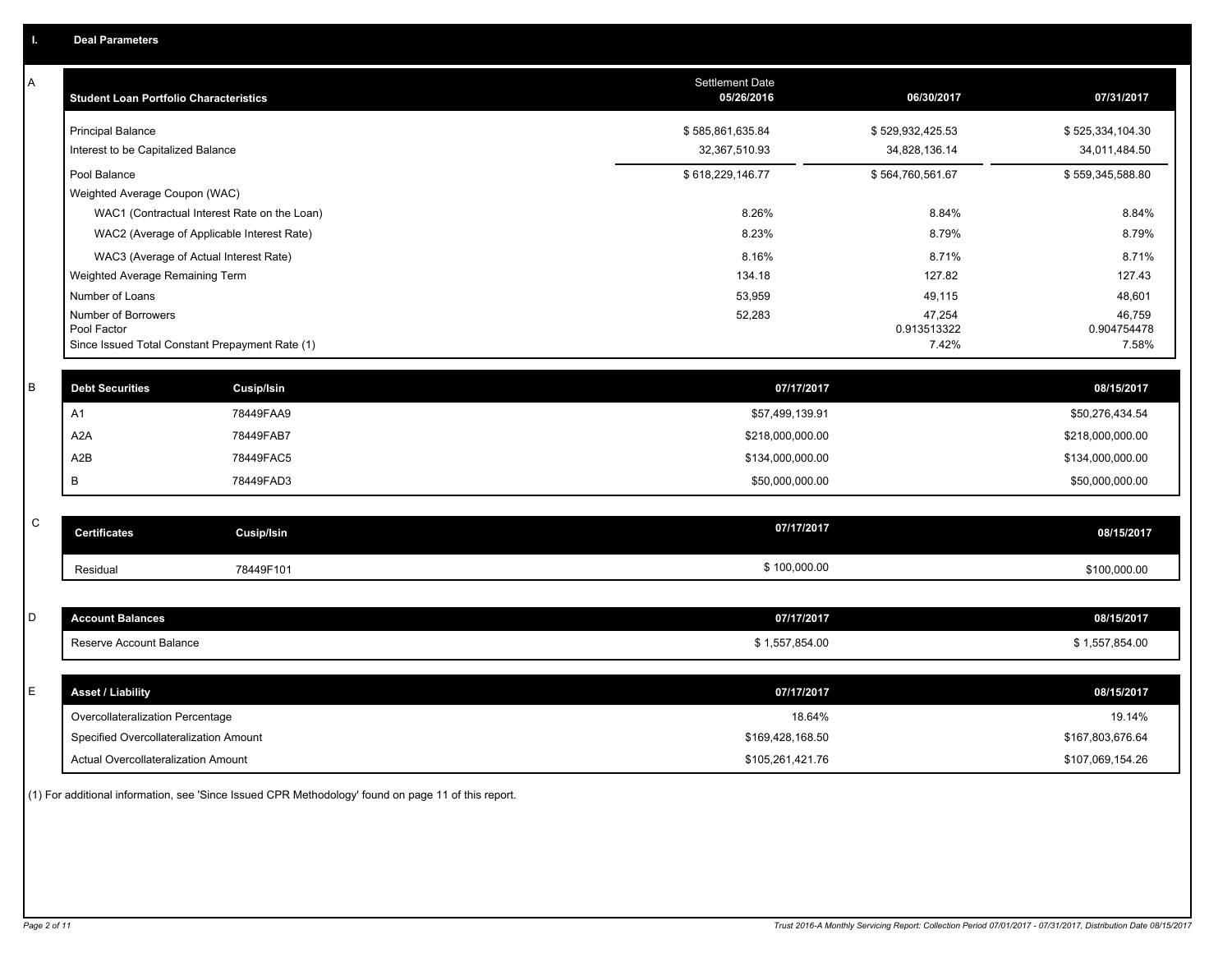## **II. 2016-A Trust Activity 07/01/2017 through 07/31/2017**

| <b>Borrower Principal</b><br>6,383,837.14<br><b>Consolidation Activity Principal</b><br>0.00<br>154.90<br>Seller Principal Reimbursement<br>0.00<br>Servicer Principal Reimbursement<br>Delinquent Principal Purchases by Servicer<br>0.00<br><b>Other Principal Deposits</b><br>0.00<br>\$6,383,992.04<br><b>Total Principal Receipts</b><br>B<br><b>Student Loan Interest Receipts</b><br><b>Borrower Interest</b><br>2,155,189.38<br>0.00<br><b>Consolidation Activity Interest</b><br>0.29<br>Seller Interest Reimbursement<br>0.00<br>Servicer Interest Reimbursement<br>0.00<br>Delinquent Interest Purchases by Servicer<br><b>Other Interest Deposits</b><br>0.00<br>\$2,155,189.67<br><b>Total Interest Receipts</b><br>C<br><b>Recoveries on Realized Losses</b><br>\$62,457.59<br>D<br><b>Investment Income</b><br>\$7,294.46<br>E<br><b>Funds Borrowed from Next Collection Period</b><br>\$0.00<br>F<br>\$0.00<br><b>Funds Repaid from Prior Collection Period</b><br>G<br>\$0.00<br>Loan Sale or Purchase Proceeds<br>\$0.00<br>H<br>Initial Deposits to Distribution Account<br>\$0.00<br><b>Excess Transferred from Other Accounts</b><br><b>Borrower Benefit Reimbursements</b><br>\$0.00<br>J<br><b>Other Deposits</b><br>\$0.00<br>Κ<br>L<br><b>Other Fees Collected</b><br>\$0.00<br>М<br><b>AVAILABLE FUNDS</b><br>\$8,608,933.76<br>N<br>Non-Cash Principal Activity During Collection Period<br>\$1,785,670.81<br>O<br>Aggregate Purchased Amounts by the Depositor, Servicer or Seller<br>\$0.00<br>P<br>\$0.00<br>Aggregate Loan Substitutions | Α | <b>Student Loan Principal Receipts</b> |  |
|-------------------------------------------------------------------------------------------------------------------------------------------------------------------------------------------------------------------------------------------------------------------------------------------------------------------------------------------------------------------------------------------------------------------------------------------------------------------------------------------------------------------------------------------------------------------------------------------------------------------------------------------------------------------------------------------------------------------------------------------------------------------------------------------------------------------------------------------------------------------------------------------------------------------------------------------------------------------------------------------------------------------------------------------------------------------------------------------------------------------------------------------------------------------------------------------------------------------------------------------------------------------------------------------------------------------------------------------------------------------------------------------------------------------------------------------------------------------------------------------------------------------------------------------------------------------------|---|----------------------------------------|--|
|                                                                                                                                                                                                                                                                                                                                                                                                                                                                                                                                                                                                                                                                                                                                                                                                                                                                                                                                                                                                                                                                                                                                                                                                                                                                                                                                                                                                                                                                                                                                                                         |   |                                        |  |
|                                                                                                                                                                                                                                                                                                                                                                                                                                                                                                                                                                                                                                                                                                                                                                                                                                                                                                                                                                                                                                                                                                                                                                                                                                                                                                                                                                                                                                                                                                                                                                         |   |                                        |  |
|                                                                                                                                                                                                                                                                                                                                                                                                                                                                                                                                                                                                                                                                                                                                                                                                                                                                                                                                                                                                                                                                                                                                                                                                                                                                                                                                                                                                                                                                                                                                                                         |   |                                        |  |
|                                                                                                                                                                                                                                                                                                                                                                                                                                                                                                                                                                                                                                                                                                                                                                                                                                                                                                                                                                                                                                                                                                                                                                                                                                                                                                                                                                                                                                                                                                                                                                         |   |                                        |  |
|                                                                                                                                                                                                                                                                                                                                                                                                                                                                                                                                                                                                                                                                                                                                                                                                                                                                                                                                                                                                                                                                                                                                                                                                                                                                                                                                                                                                                                                                                                                                                                         |   |                                        |  |
|                                                                                                                                                                                                                                                                                                                                                                                                                                                                                                                                                                                                                                                                                                                                                                                                                                                                                                                                                                                                                                                                                                                                                                                                                                                                                                                                                                                                                                                                                                                                                                         |   |                                        |  |
|                                                                                                                                                                                                                                                                                                                                                                                                                                                                                                                                                                                                                                                                                                                                                                                                                                                                                                                                                                                                                                                                                                                                                                                                                                                                                                                                                                                                                                                                                                                                                                         |   |                                        |  |
|                                                                                                                                                                                                                                                                                                                                                                                                                                                                                                                                                                                                                                                                                                                                                                                                                                                                                                                                                                                                                                                                                                                                                                                                                                                                                                                                                                                                                                                                                                                                                                         |   |                                        |  |
|                                                                                                                                                                                                                                                                                                                                                                                                                                                                                                                                                                                                                                                                                                                                                                                                                                                                                                                                                                                                                                                                                                                                                                                                                                                                                                                                                                                                                                                                                                                                                                         |   |                                        |  |
|                                                                                                                                                                                                                                                                                                                                                                                                                                                                                                                                                                                                                                                                                                                                                                                                                                                                                                                                                                                                                                                                                                                                                                                                                                                                                                                                                                                                                                                                                                                                                                         |   |                                        |  |
|                                                                                                                                                                                                                                                                                                                                                                                                                                                                                                                                                                                                                                                                                                                                                                                                                                                                                                                                                                                                                                                                                                                                                                                                                                                                                                                                                                                                                                                                                                                                                                         |   |                                        |  |
|                                                                                                                                                                                                                                                                                                                                                                                                                                                                                                                                                                                                                                                                                                                                                                                                                                                                                                                                                                                                                                                                                                                                                                                                                                                                                                                                                                                                                                                                                                                                                                         |   |                                        |  |
|                                                                                                                                                                                                                                                                                                                                                                                                                                                                                                                                                                                                                                                                                                                                                                                                                                                                                                                                                                                                                                                                                                                                                                                                                                                                                                                                                                                                                                                                                                                                                                         |   |                                        |  |
|                                                                                                                                                                                                                                                                                                                                                                                                                                                                                                                                                                                                                                                                                                                                                                                                                                                                                                                                                                                                                                                                                                                                                                                                                                                                                                                                                                                                                                                                                                                                                                         |   |                                        |  |
|                                                                                                                                                                                                                                                                                                                                                                                                                                                                                                                                                                                                                                                                                                                                                                                                                                                                                                                                                                                                                                                                                                                                                                                                                                                                                                                                                                                                                                                                                                                                                                         |   |                                        |  |
|                                                                                                                                                                                                                                                                                                                                                                                                                                                                                                                                                                                                                                                                                                                                                                                                                                                                                                                                                                                                                                                                                                                                                                                                                                                                                                                                                                                                                                                                                                                                                                         |   |                                        |  |
|                                                                                                                                                                                                                                                                                                                                                                                                                                                                                                                                                                                                                                                                                                                                                                                                                                                                                                                                                                                                                                                                                                                                                                                                                                                                                                                                                                                                                                                                                                                                                                         |   |                                        |  |
|                                                                                                                                                                                                                                                                                                                                                                                                                                                                                                                                                                                                                                                                                                                                                                                                                                                                                                                                                                                                                                                                                                                                                                                                                                                                                                                                                                                                                                                                                                                                                                         |   |                                        |  |
|                                                                                                                                                                                                                                                                                                                                                                                                                                                                                                                                                                                                                                                                                                                                                                                                                                                                                                                                                                                                                                                                                                                                                                                                                                                                                                                                                                                                                                                                                                                                                                         |   |                                        |  |
|                                                                                                                                                                                                                                                                                                                                                                                                                                                                                                                                                                                                                                                                                                                                                                                                                                                                                                                                                                                                                                                                                                                                                                                                                                                                                                                                                                                                                                                                                                                                                                         |   |                                        |  |
|                                                                                                                                                                                                                                                                                                                                                                                                                                                                                                                                                                                                                                                                                                                                                                                                                                                                                                                                                                                                                                                                                                                                                                                                                                                                                                                                                                                                                                                                                                                                                                         |   |                                        |  |
|                                                                                                                                                                                                                                                                                                                                                                                                                                                                                                                                                                                                                                                                                                                                                                                                                                                                                                                                                                                                                                                                                                                                                                                                                                                                                                                                                                                                                                                                                                                                                                         |   |                                        |  |
|                                                                                                                                                                                                                                                                                                                                                                                                                                                                                                                                                                                                                                                                                                                                                                                                                                                                                                                                                                                                                                                                                                                                                                                                                                                                                                                                                                                                                                                                                                                                                                         |   |                                        |  |
|                                                                                                                                                                                                                                                                                                                                                                                                                                                                                                                                                                                                                                                                                                                                                                                                                                                                                                                                                                                                                                                                                                                                                                                                                                                                                                                                                                                                                                                                                                                                                                         |   |                                        |  |
|                                                                                                                                                                                                                                                                                                                                                                                                                                                                                                                                                                                                                                                                                                                                                                                                                                                                                                                                                                                                                                                                                                                                                                                                                                                                                                                                                                                                                                                                                                                                                                         |   |                                        |  |
|                                                                                                                                                                                                                                                                                                                                                                                                                                                                                                                                                                                                                                                                                                                                                                                                                                                                                                                                                                                                                                                                                                                                                                                                                                                                                                                                                                                                                                                                                                                                                                         |   |                                        |  |
|                                                                                                                                                                                                                                                                                                                                                                                                                                                                                                                                                                                                                                                                                                                                                                                                                                                                                                                                                                                                                                                                                                                                                                                                                                                                                                                                                                                                                                                                                                                                                                         |   |                                        |  |
|                                                                                                                                                                                                                                                                                                                                                                                                                                                                                                                                                                                                                                                                                                                                                                                                                                                                                                                                                                                                                                                                                                                                                                                                                                                                                                                                                                                                                                                                                                                                                                         |   |                                        |  |
|                                                                                                                                                                                                                                                                                                                                                                                                                                                                                                                                                                                                                                                                                                                                                                                                                                                                                                                                                                                                                                                                                                                                                                                                                                                                                                                                                                                                                                                                                                                                                                         |   |                                        |  |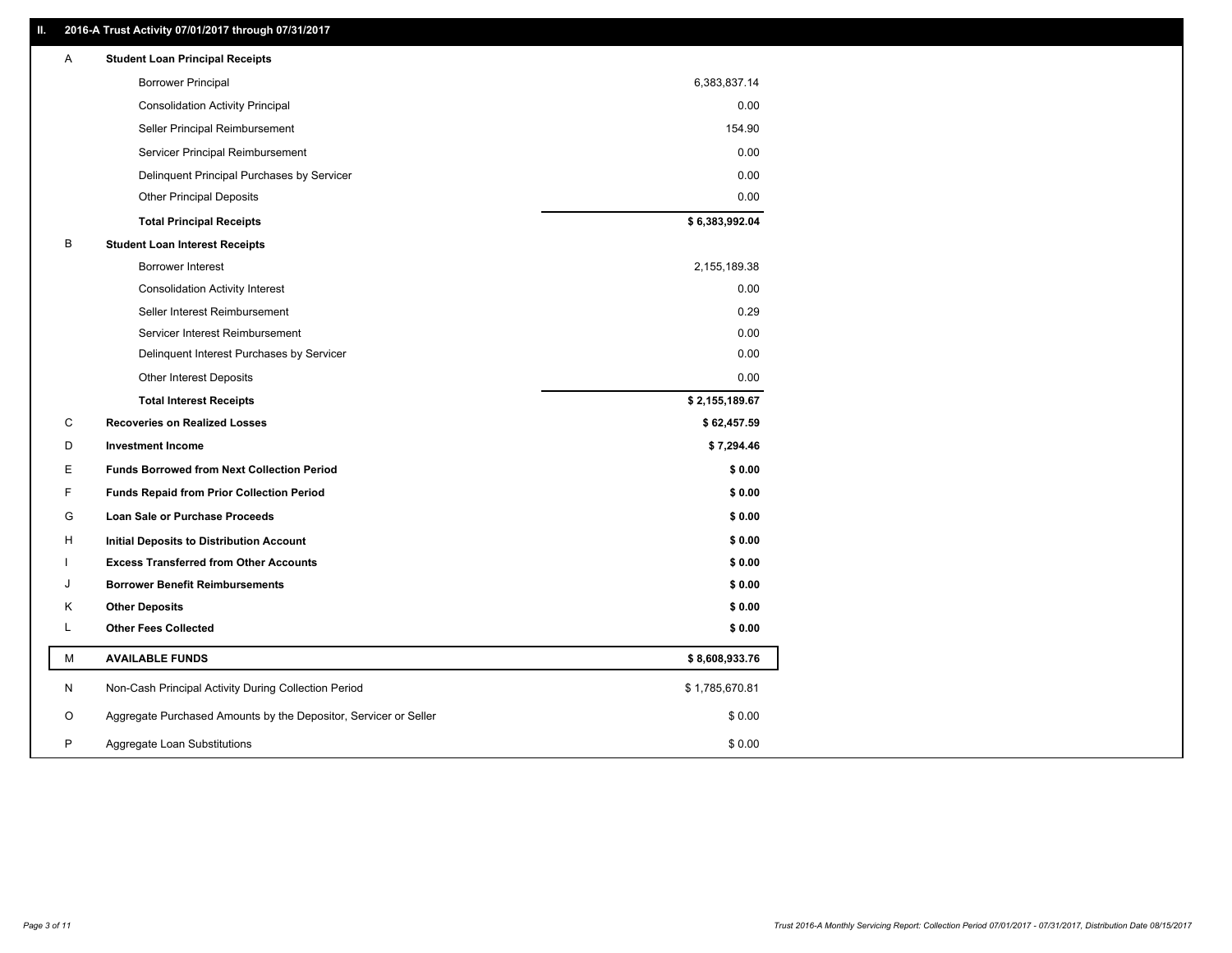|                   |                       |                          |         |                                                           | <b>Loans by Repayment Status</b> |                            |                          |         |                                                                  |                |                            |
|-------------------|-----------------------|--------------------------|---------|-----------------------------------------------------------|----------------------------------|----------------------------|--------------------------|---------|------------------------------------------------------------------|----------------|----------------------------|
|                   |                       |                          |         | 07/31/2017                                                |                                  |                            |                          |         | 06/30/2017                                                       |                |                            |
|                   |                       | <b>Wtd Avg</b><br>Coupon | # Loans | Principal and<br><b>Interest Accrued</b><br>to Capitalize | % of Principal                   | % of Loans in<br>Repay (1) | <b>Wtd Avg</b><br>Coupon | # Loans | <b>Principal and</b><br><b>Interest Accrued</b><br>to Capitalize | % of Principal | % of Loans in<br>Repay (1) |
| INTERIM:          | IN SCHOOL             | 9.53%                    | 6,606   | \$85,152,257.14                                           | 15.224%                          | $-$ %                      | 9.52%                    | 6,803   | \$87,060,906.25                                                  | 15.416%        | $-$ %                      |
|                   | GRACE                 | 9.24%                    | 3,064   | \$41,892,269.20                                           | 7.490%                           | $-$ %                      | 9.23%                    | 3,593   | \$47,419,278.31                                                  | 8.396%         | $-$ %                      |
|                   | <b>DEFERMENT</b>      | 9.45%                    | 1,532   | \$16,410,256.89                                           | 2.934%                           | $-$ %                      | 9.41%                    | 1,526   | \$16,407,625.64                                                  | 2.905%         | $-$ %                      |
| <b>REPAYMENT:</b> | <b>CURRENT</b>        | 8.42%                    | 35,209  | \$388,079,552.15                                          | 69.381%                          | 93.313%                    | 8.41%                    | 35,123  | \$387,361,474.68                                                 | 68.589%        | 93.594%                    |
|                   | 31-60 DAYS DELINQUENT | 9.38%                    | 510     | \$5,588,343.55                                            | 0.999%                           | 1.344%                     | 9.62%                    | 485     | \$5,570,924.64                                                   | 0.986%         | 1.346%                     |
|                   | 61-90 DAYS DELINQUENT | 9.79%                    | 256     | \$2,949,940.83                                            | 0.527%                           | 0.709%                     | 9.37%                    | 238     | \$2,851,185.34                                                   | 0.505%         | 0.689%                     |
|                   | > 90 DAYS DELINQUENT  | 9.77%                    | 118     | \$1,414,133.84                                            | 0.253%                           | 0.340%                     | 9.90%                    | 100     | \$1,105,248.93                                                   | 0.196%         | 0.267%                     |
|                   | <b>FORBEARANCE</b>    | 8.71%                    | 1,306   | \$17,858,835.20                                           | 3.193%                           | 4.294%                     | 8.86%                    | 1,247   | \$16,983,917.88                                                  | 3.007%         | 4.104%                     |
| <b>TOTAL</b>      |                       |                          | 48,601  | \$559,345,588.80                                          | 100.00%                          | 100.00%                    |                          | 49,115  | \$564,760,561.67                                                 | 100.00%        | 100.00%                    |

Percentages may not total 100% due to rounding \*

1 Loans classified in "Repayment" include any loan for which interim interest only, \$25 fixed payments or full principal and interest payments are due.

|                         |                                                                                                                              |                          |         |                                                           | <b>Loans by Borrower Status</b> |                                |                          |         |                                                           |                |                                |
|-------------------------|------------------------------------------------------------------------------------------------------------------------------|--------------------------|---------|-----------------------------------------------------------|---------------------------------|--------------------------------|--------------------------|---------|-----------------------------------------------------------|----------------|--------------------------------|
|                         |                                                                                                                              |                          |         | 07/31/2017                                                |                                 |                                |                          |         | 06/30/2017                                                |                |                                |
|                         |                                                                                                                              | <b>Wtd Avg</b><br>Coupon | # Loans | Principal and<br><b>Interest Accrued</b><br>to Capitalize | % of Principal                  | % of Loans in<br>P&I Repay (2) | <b>Wtd Avg</b><br>Coupon | # Loans | Principal and<br><b>Interest Accrued</b><br>to Capitalize | % of Principal | % of Loans in<br>P&I Repay (2) |
| INTERIM:                | IN SCHOOL                                                                                                                    | 8.97%                    | 14,667  | \$193,488,521.20                                          | 34.592%                         | $-$ %                          | 8.96%                    | 15,076  | \$196,980,998.05                                          | 34.879%        | $-$ %                          |
|                         | <b>GRACE</b>                                                                                                                 | 8.71%                    | 6,200   | \$85,655,779.18                                           | 15.314%                         | $-$ %                          | 8.72%                    | 7,225   | \$96,876,017.89                                           | 17.153%        | $-$ %                          |
|                         | <b>DEFERMENT</b>                                                                                                             | 9.10%                    | 2,994   | \$31,892,800.97                                           | 5.702%                          | $-$ %                          | 9.03%                    | 2,978   | \$31,651,787.42                                           | 5.604%         | $-$ %                          |
| P&I REPAYMENT:          | <b>CURRENT</b>                                                                                                               | 8.39%                    | 22,659  | \$221,786,825.73                                          | 39.651%                         | 89.319%                        | 8.39%                    | 21,879  | \$214,271,713.28                                          | 37.940%        | 89.559%                        |
|                         | 31-60 DAYS DELINQUENT                                                                                                        | 9.44%                    | 434     | \$4,666,793.37                                            | 0.834%                          | 1.879%                         | 9.64%                    | 402     | \$4,425,244.31                                            | 0.784%         | 1.850%                         |
|                         | 61-90 DAYS DELINQUENT                                                                                                        | 9.79%                    | 231     | \$2,681,849.72                                            | 0.479%                          | 1.080%                         | 9.35%                    | 216     | \$2,544,531.41                                            | 0.451%         | 1.064%                         |
|                         | > 90 DAYS DELINQUENT                                                                                                         | 9.72%                    | 110     | \$1,314,183.43                                            | 0.235%                          | 0.529%                         | 9.87%                    | 92      | \$1,026,351.43                                            | 0.182%         | 0.429%                         |
|                         | FORBEARANCE                                                                                                                  | 8.71%                    | 1,306   | \$17,858,835.20                                           | 3.193%                          | 7.192%                         | 8.86%                    | 1,247   | \$16,983,917.88                                           | 3.007%         | 7.099%                         |
| <b>TOTAL</b><br>$\star$ | Percentages may not total 100% due to rounding                                                                               |                          | 48,601  | \$559,345,588.80                                          | 100.00%                         | 100.00%                        |                          | 49,115  | \$564,760,561.67                                          | 100.00%        | 100.00%                        |
|                         | 2 Loans classified in "P&I Repayment" includes only those loans for which scheduled principal and interest payments are due. |                          |         |                                                           |                                 |                                |                          |         |                                                           |                |                                |

WAC reflects WAC3 To conform with company standard reporting these sections now include Princial and Interest Accrued to Capitalize.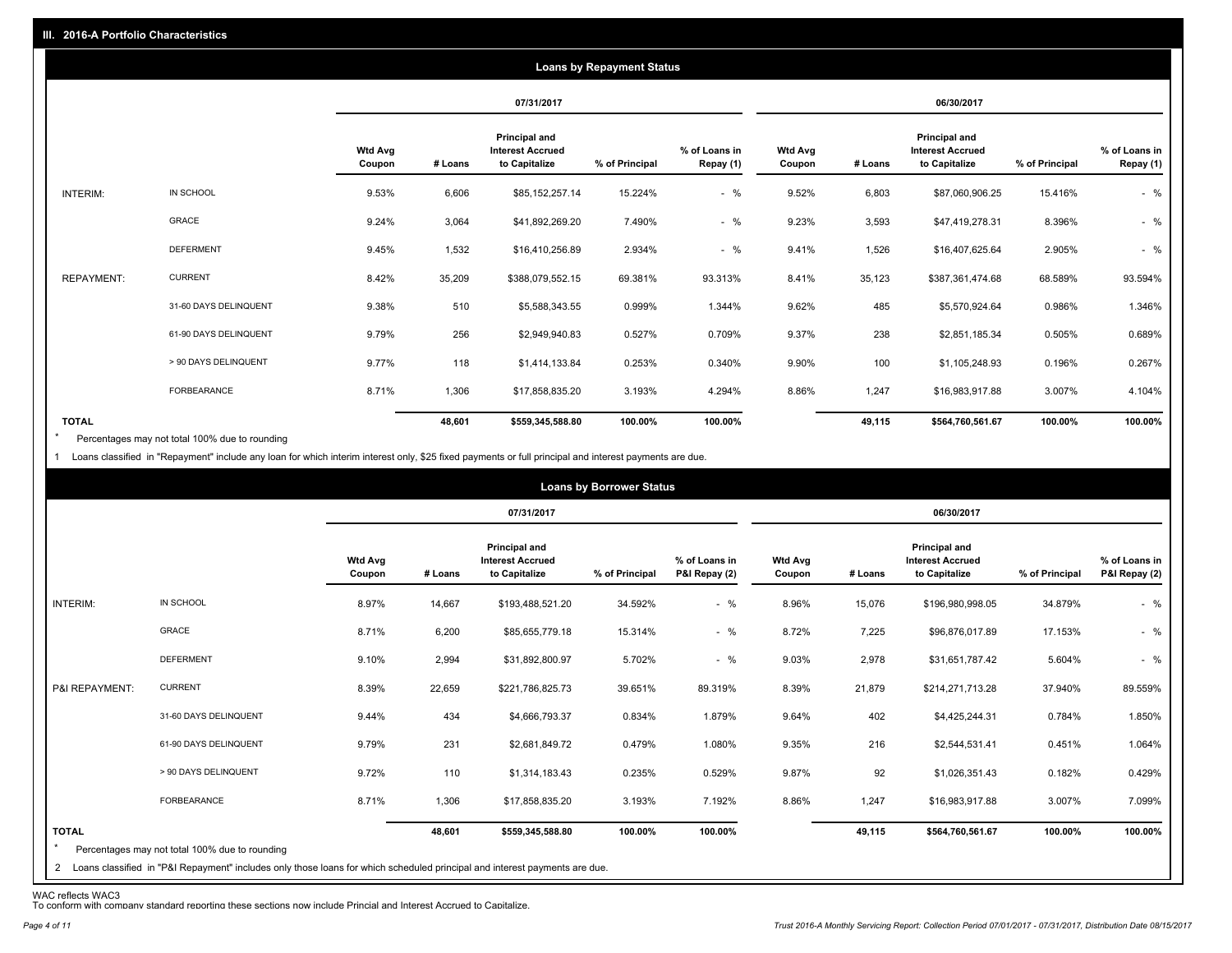|                                                                                                  | 7/31/2017        | 6/30/2017        |  |
|--------------------------------------------------------------------------------------------------|------------------|------------------|--|
| Pool Balance                                                                                     | \$559,345,588.80 | \$564,760,561.67 |  |
| Total # Loans                                                                                    | 48,601           | 49,115           |  |
| Total # Borrowers                                                                                | 46,759           | 47,254           |  |
| Weighted Average Coupon                                                                          | 8.79%            | 8.79%            |  |
| Weighted Average Remaining Term                                                                  | 127.43           | 127.82           |  |
| Percent of Pool - Cosigned                                                                       | 92.4%            | 92.4%            |  |
| Percent of Pool - Non Cosigned                                                                   | 7.6%             | 7.6%             |  |
| Borrower Interest Accrued for Period                                                             | \$3,874,259.98   | \$3,743,223.68   |  |
| Outstanding Borrower Interest Accrued                                                            | \$36,515,968.97  | \$37,171,675.17  |  |
| Gross Principal Realized Loss - Periodic                                                         | \$550,087.27     | \$431,400.44     |  |
| Gross Principal Realized Loss - Cumulative                                                       | \$5,846,555.67   | \$5,296,468.40   |  |
| Recoveries on Realized Losses - Periodic                                                         | \$62,457.59      | \$78,677.76      |  |
| Recoveries on Realized Losses - Cumulative                                                       | \$435,274.05     | \$372,816.46     |  |
| Net Losses - Periodic                                                                            | \$487,629.68     | \$352,722.68     |  |
| Net Losses - Cumulative                                                                          | \$5,411,281.62   | \$4,923,651.94   |  |
| Non-Cash Principal Activity - Capitalized Interest                                               | \$2,336,018.78   | \$2,188,544.29   |  |
| Since Issued Total Constant Prepayment Rate (CPR) (1)                                            | 7.58%            | 7.42%            |  |
| Loan Substitutions                                                                               | \$0.00           | \$0.00           |  |
| <b>Cumulative Loan Substitutions</b>                                                             | \$0.00           | \$0.00           |  |
| <b>Unpaid Servicing Fees</b>                                                                     | \$0.00           | \$0.00           |  |
| <b>Unpaid Administration Fees</b>                                                                | \$0.00           | \$0.00           |  |
| <b>Unpaid Carryover Servicing Fees</b>                                                           | \$0.00           | \$0.00           |  |
| Note Interest Shortfall                                                                          | \$0.00           | \$0.00           |  |
| Loans in Modification                                                                            | \$7,969,135.92   | \$7,270,624.90   |  |
| % of Loans in Modification as a % of Loans in Repayment (P&I)                                    | 3.46%            | 3.27%            |  |
|                                                                                                  |                  |                  |  |
| % Annualized Gross Principal Realized Loss - Periodic as a %<br>of Loans in Repayment (P&I) * 12 | 2.86%            | 2.33%            |  |
| % Gross Principal Realized Loss - Cumulative as a % of<br>Original Pool Balance                  | 0.95%            | 0.86%            |  |

(1) For additional information, see 'Since Issued CPR Methodology' found on page 11 of this report.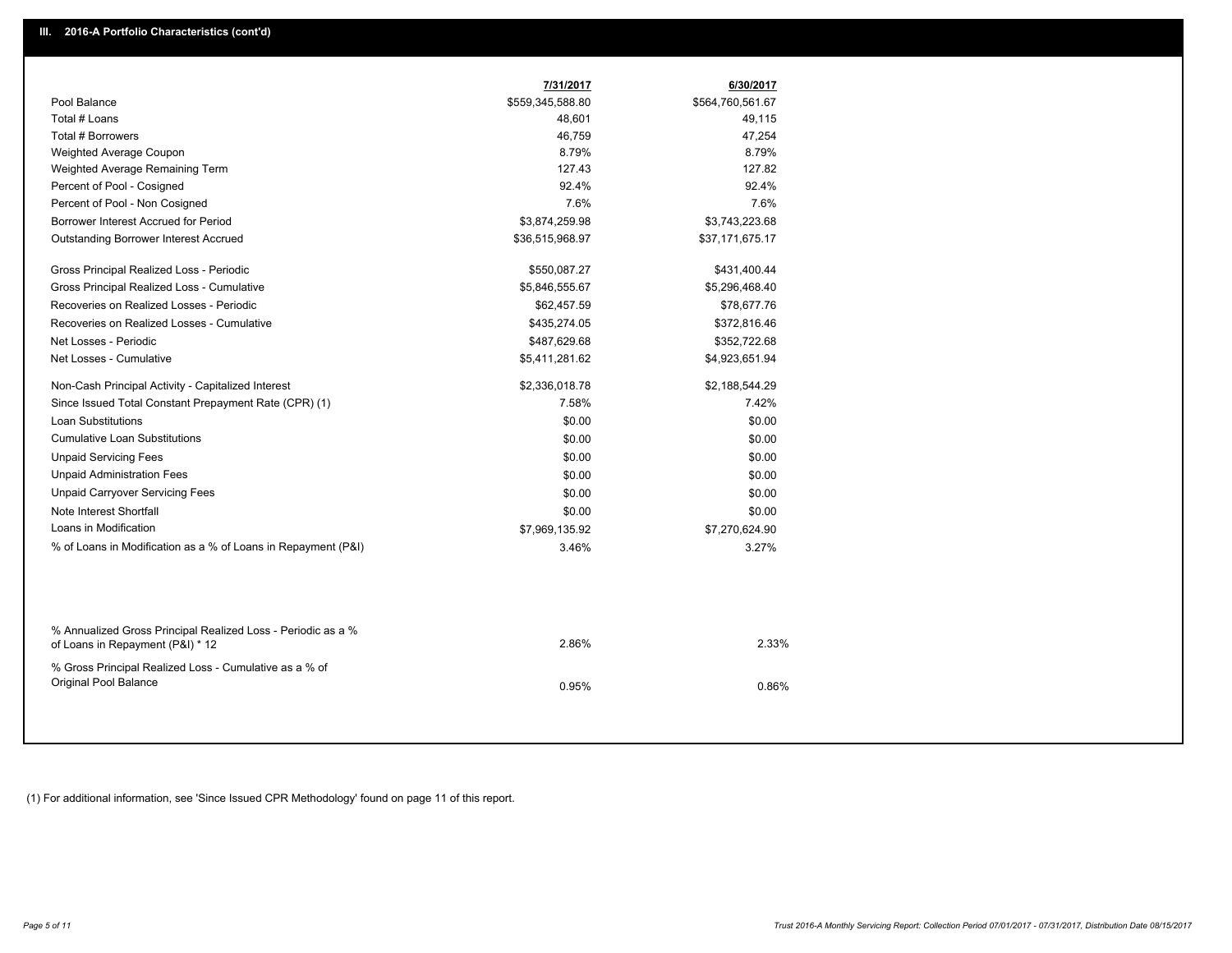#### **Loan Program**  A

|                                    | Weighted<br><b>Average Coupon</b> | # LOANS | <b>\$ AMOUNT</b> | $%$ *     |
|------------------------------------|-----------------------------------|---------|------------------|-----------|
| - Smart Option Interest-Only Loans | 7.59%                             | 11,312  | \$107,702,037.79 | 19.255%   |
| - Smart Option Fixed Pay Loans     | 8.76%                             | 13,252  | \$178,578,143.24 | 31.926%   |
| - Smart Option Deferred Loans      | 9.13%                             | 24.037  | \$273,065,407.77 | 48.819%   |
| - Other Loan Programs              | $0.00\%$                          | 0       | \$0.00           | $0.000\%$ |
| <b>Total</b>                       | 8.71%                             | 48,601  | \$559,345,588.80 | 100.000%  |

\* Percentages may not total 100% due to rounding

B

C

**Index Type**

|                       | Weighted<br><b>Average Coupon</b> | # LOANS | <b>\$ AMOUNT</b> | $%$ *    |
|-----------------------|-----------------------------------|---------|------------------|----------|
| - Fixed Rate Loans    | 9.12%                             | 8,714   | \$108,204,802.48 | 19.345%  |
| - LIBOR Indexed Loans | 8.62%                             | 39.887  | \$451,140,786.32 | 80.655%  |
| - Other Index Rates   | $0.00\%$                          |         | \$0.00           | 0.000%   |
| <b>Total</b>          | 8.71%                             | 48,601  | \$559,345,588.80 | 100.000% |

\* Percentages may not total 100% due to rounding

## **Weighted Average Recent FICO**

|                    |        | <b>\$ AMOUNT</b> | $%$ *    |
|--------------------|--------|------------------|----------|
| $0 - 639$          | 2,937  | \$28,060,080.08  | 5.017%   |
| 640 - 669          | 2,840  | \$31,090,654.36  | 5.558%   |
| 670 - 699          | 5,771  | \$64,897,443.91  | 11.602%  |
| 700 - 739          | 11,343 | \$131,185,977.17 | 23.453%  |
| $740 +$            | 25,699 | \$304,045,633.01 | 54.357%  |
| N/A <sup>(1)</sup> | 11     | \$65,800.27      | 0.012%   |
| <b>Total</b>       | 48,601 | \$559,345,588.80 | 100.000% |

WAC reflects WAC3

To conform with company standard reporting these sections now include Princial and Interest Accrued to Capitalize.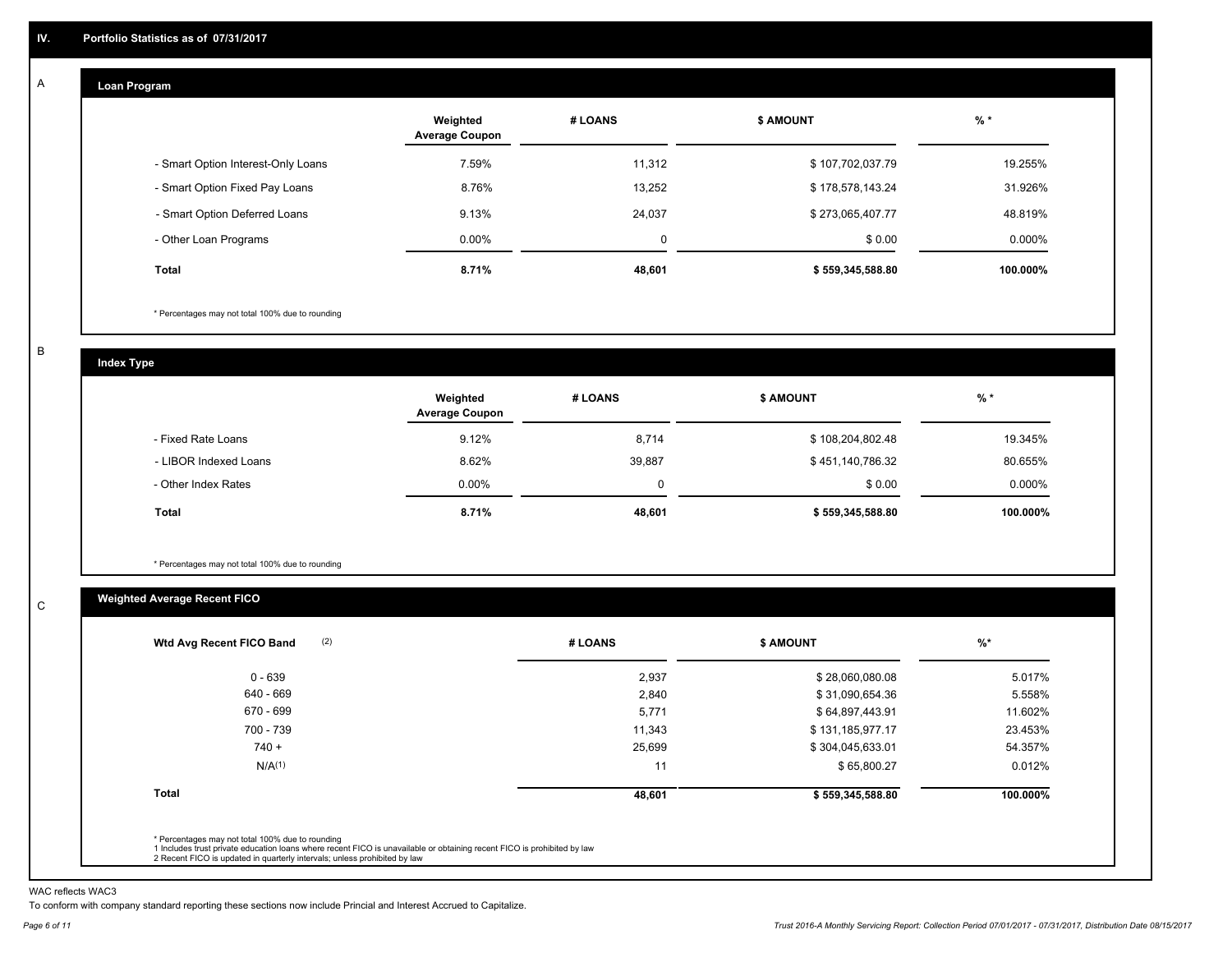| ۷. | 2016-A Reserve Account, Principal Distribution, and R-2 Certificate Calculations     |                  |
|----|--------------------------------------------------------------------------------------|------------------|
| А. | <b>Reserve Account</b>                                                               |                  |
|    | Specified Reserve Account Balance                                                    | \$1,557,854.00   |
|    | Actual Reserve Account Balance                                                       | \$1,557,854.00   |
| В. | <b>Principal Distribution Amount</b>                                                 |                  |
|    | i.<br>Class A Notes Outstanding                                                      | \$409,499,139.91 |
|    | Pool Balance<br>ii.                                                                  | \$559,345,588.80 |
|    | First Priority Principal Distribution Amount (i - ii)<br>iii.                        | \$0.00           |
|    | Class A and B Notes Outstanding<br>iv.                                               | \$459,499,139.91 |
|    | First Priority Principal Distribution Amount<br>۷.                                   | \$0.00           |
|    | Pool Balance<br>vi.                                                                  | \$559,345,588.80 |
|    | Specified Overcollateralization Amount<br>vii.                                       | \$167,803,676.64 |
|    | Regular Principal Distribution Amount (if (iv > 0, (iv - v) - (vi - vii))<br>viii.   | \$67,957,227.75  |
|    | Pool Balance<br>ix.                                                                  | \$559,345,588.80 |
|    | 10% of Initial Pool Balance<br>Х.                                                    | \$61,822,914.68  |
|    | <b>First Priority Principal Distribution Amount</b><br>xi.                           | \$0.00           |
|    | Regular Principal Distribution Amount<br>xii.                                        | \$67,957,227.75  |
|    | Available Funds (after payment of waterfall items A through I)<br>xiii.              | \$0.00           |
|    | xiv. Additional Principal Distribution Amount (if(vi <= x,min(xiii, vi - xi - xii))) | \$0.00           |
| C. | R-2 Certificate                                                                      |                  |
|    | <b>Previous Notional Balance</b>                                                     | \$37,490,591.00  |
|    | Shortfall of Principal                                                               | \$0.00           |
|    | Shortfall of Interest                                                                | \$0.00           |
|    | <b>Current Notional Balance</b>                                                      | \$37,490,591.00  |
|    | Excess Distribution Allocated (1)                                                    | \$0.00           |
|    |                                                                                      |                  |
|    |                                                                                      |                  |

1. Until the notional amount of the R-2 Certificate is reduced to zero and if there is excess cash through the distribution available it will be distributed to the R-2 Certificate, otherwise the amount will be zero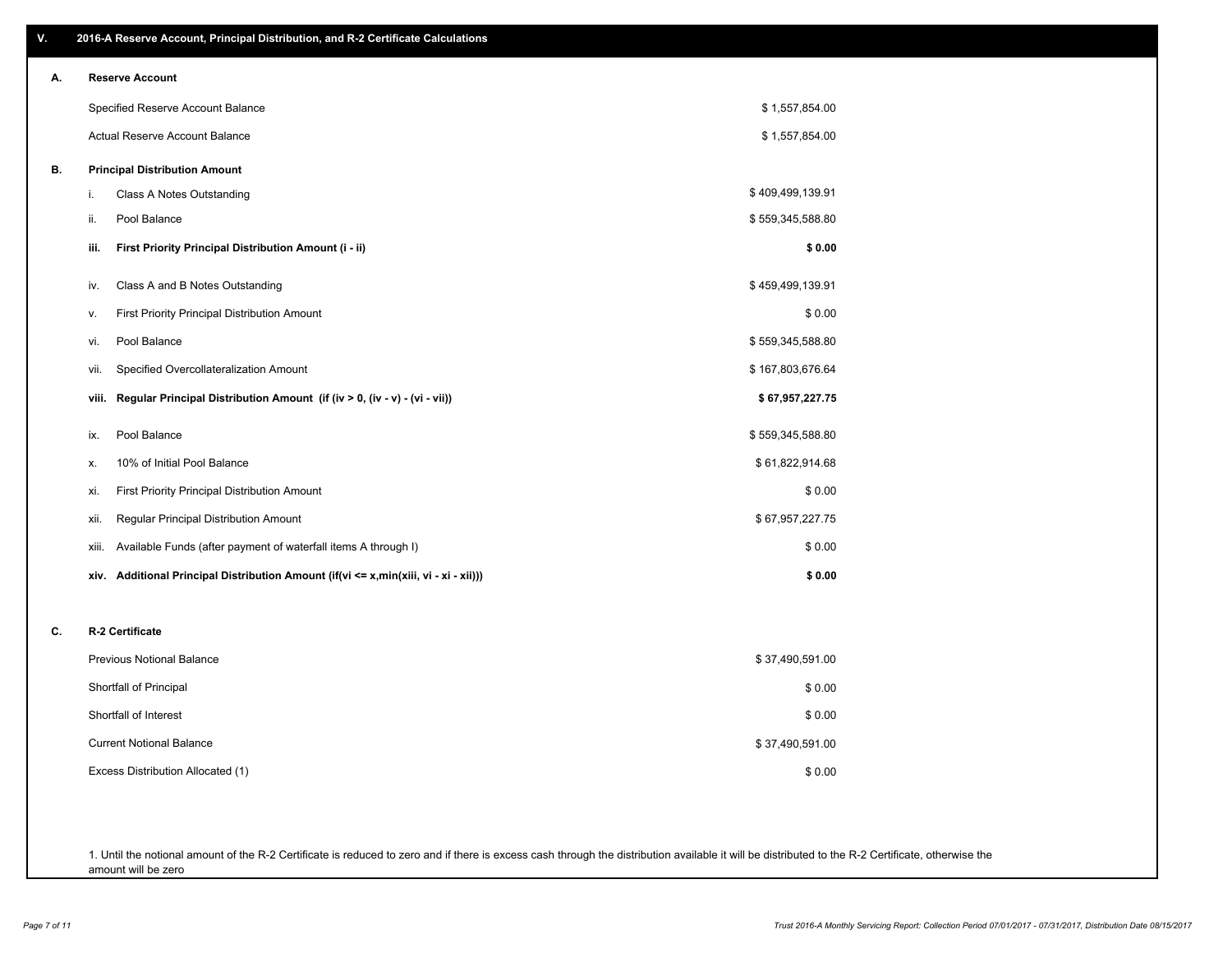|    |                                                         | Paid           | <b>Funds Balance</b> |
|----|---------------------------------------------------------|----------------|----------------------|
|    | <b>Total Available Funds</b>                            |                | \$8,608,933.76       |
| A  | <b>Trustee Fees</b>                                     | \$0.00         | \$8,608,933.76       |
| В  | <b>Servicing Fees</b>                                   | \$353,939.51   | \$8,254,994.25       |
| C  | i. Administration Fees                                  | \$8,333.00     | \$8,246,661.25       |
|    | ii. Unreimbursed Administrator Advances plus any Unpaid | \$0.00         | \$8,246,661.25       |
| D  | Class A Noteholders Interest Distribution Amount        | \$873,898.60   | \$7,372,762.65       |
| Е  | <b>First Priority Principal Payment</b>                 | \$0.00         | \$7,372,762.65       |
| F. | Class B Noteholders Interest Distribution Amount        | \$150,057.28   | \$7,222,705.37       |
| G  | Reinstatement Reserve Account                           | \$0.00         | \$7,222,705.37       |
| H  | <b>Regular Principal Distribution</b>                   | \$7,222,705.37 | \$0.00               |
|    | <b>Carryover Servicing Fees</b>                         | \$0.00         | \$0.00               |
| J  | Additional Principal Distribution Amount                | \$0.00         | \$0.00               |
| Κ  | Unpaid Expenses of Trustee                              | \$0.00         | \$0.00               |
| L  | Unpaid Expenses of Administrator                        | \$0.00         | \$0.00               |
| M  | i. Remaining Funds to the R-1 Certificateholder(s)      | \$0.00         | \$0.00               |
|    | ii. Remaining Funds to the R-2 Certificateholder(s)     | \$0.00         | \$0.00               |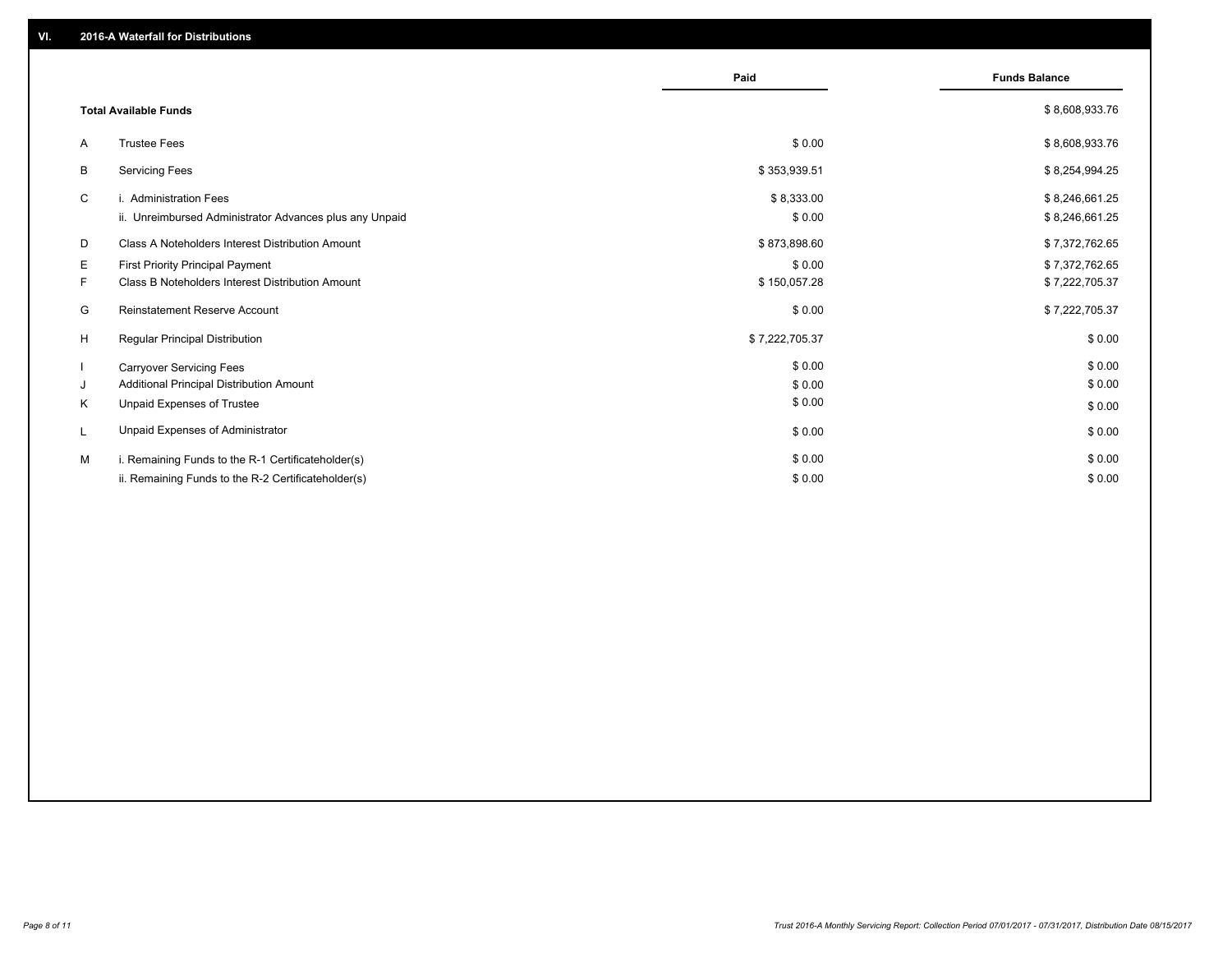| <b>Distribution Amounts</b>                                |                         |                         |                         |
|------------------------------------------------------------|-------------------------|-------------------------|-------------------------|
|                                                            | A <sub>1</sub>          | A2A                     | A2B                     |
| Cusip/Isin                                                 | 78449FAA9               | 78449FAB7               | 78449FAC5               |
| <b>Beginning Balance</b>                                   | \$57,499,139.91         | \$218,000,000.00        | \$134,000,000.00        |
| Index                                                      | <b>LIBOR</b>            | <b>FIXED</b>            | <b>LIBOR</b>            |
| Spread/Fixed Rate                                          | 0.70%                   | 2.70%                   | 1.50%                   |
| Record Date (Days Prior to Distribution)                   | 1 NEW YORK BUSINESS DAY | 1 NEW YORK BUSINESS DAY | 1 NEW YORK BUSINESS DAY |
| <b>Accrual Period Begin</b>                                | 7/17/2017               | 7/15/2017               | 7/17/2017               |
| <b>Accrual Period End</b>                                  | 8/15/2017               | 8/15/2017               | 8/15/2017               |
| Daycount Fraction                                          | 0.08055556              | 0.08333333              | 0.08055556              |
| Interest Rate*                                             | 1.92556%                | 2.70000%                | 2.72556%                |
| <b>Accrued Interest Factor</b>                             | 0.001551146             | 0.002250000             | 0.002195590             |
| <b>Current Interest Due</b>                                | \$89,189.54             | \$490,500.00            | \$294,209.06            |
| Interest Shortfall from Prior Period Plus Accrued Interest | $\mathsf{\$}$ -         | $\mathsf{\$}$ -         | $\frac{2}{3}$ -         |
| <b>Total Interest Due</b>                                  | \$89,189.54             | \$490,500.00            | \$294,209.06            |
| <b>Interest Paid</b>                                       | \$89,189.54             | \$490,500.00            | \$294,209.06            |
| <b>Interest Shortfall</b>                                  | $\mathsf{\$}$ -         | $$ -$                   | $$ -$                   |
| <b>Principal Paid</b>                                      | \$7,222,705.37          | $\mathsf{\$}$ -         | $\frac{2}{3}$ -         |
| <b>Ending Principal Balance</b>                            | \$50,276,434.54         | \$218,000,000.00        | \$134,000,000.00        |
| Paydown Factor                                             | 0.048474533             | 0.000000000             | 0.000000000             |
| <b>Ending Balance Factor</b>                               | 0.337425735             | 1.000000000             | 1.000000000             |
|                                                            |                         |                         |                         |

\* Pay rates for Current Distribution. For the interest rates applicable to the next distribution date, please see https://www.salliemae.com/about/investors/data/SMBabrate.txt.

**VII. 2016-A Distributions**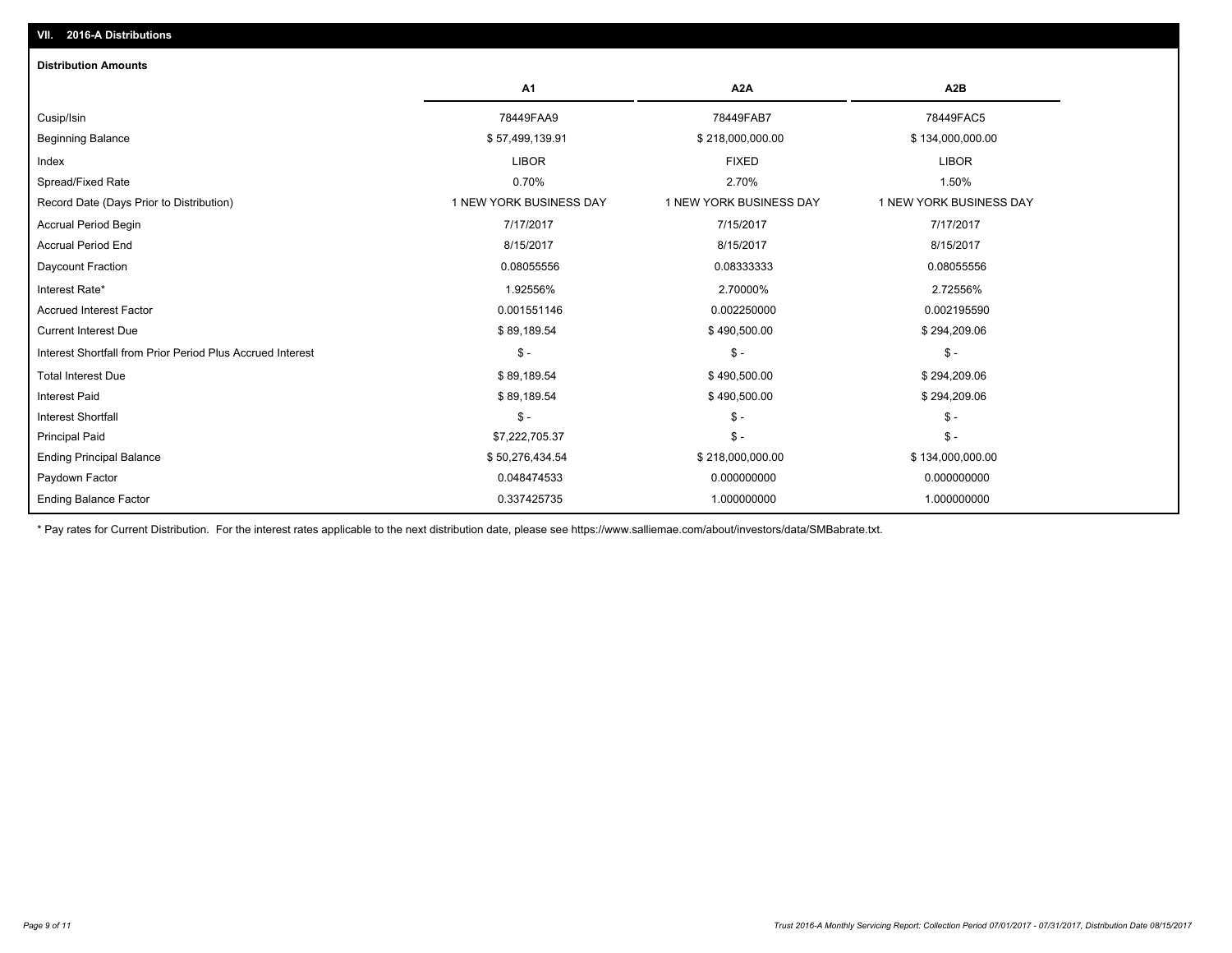| VII. 2016-A Distributions                                  |                         |
|------------------------------------------------------------|-------------------------|
| <b>Distribution Amounts</b>                                |                         |
|                                                            | в                       |
| Cusip/Isin                                                 | 78449FAD3               |
| <b>Beginning Balance</b>                                   | \$50,000,000.00         |
| Index                                                      | <b>LIBOR</b>            |
| Spread/Fixed Rate                                          | 2.50%                   |
| Record Date (Days Prior to Distribution)                   | 1 NEW YORK BUSINESS DAY |
| Accrual Period Begin                                       | 7/17/2017               |
| <b>Accrual Period End</b>                                  | 8/15/2017               |
| Daycount Fraction                                          | 0.08055556              |
| Interest Rate*                                             | 3.72556%                |
| <b>Accrued Interest Factor</b>                             | 0.003001146             |
| <b>Current Interest Due</b>                                | \$150,057.28            |
| Interest Shortfall from Prior Period Plus Accrued Interest | $$ -$                   |
| <b>Total Interest Due</b>                                  | \$150,057.28            |
| <b>Interest Paid</b>                                       | \$150,057.28            |
| <b>Interest Shortfall</b>                                  | $\frac{2}{3}$ -         |
| <b>Principal Paid</b>                                      | $\frac{2}{3}$ -         |
| <b>Ending Principal Balance</b>                            | \$50,000,000.00         |
| Paydown Factor                                             | 0.000000000             |
| <b>Ending Balance Factor</b>                               | 1.000000000             |

\* Pay rates for Current Distribution. For the interest rates applicable to the next distribution date, please see https://www.salliemae.com/about/investors/data/SMBabrate.txt.